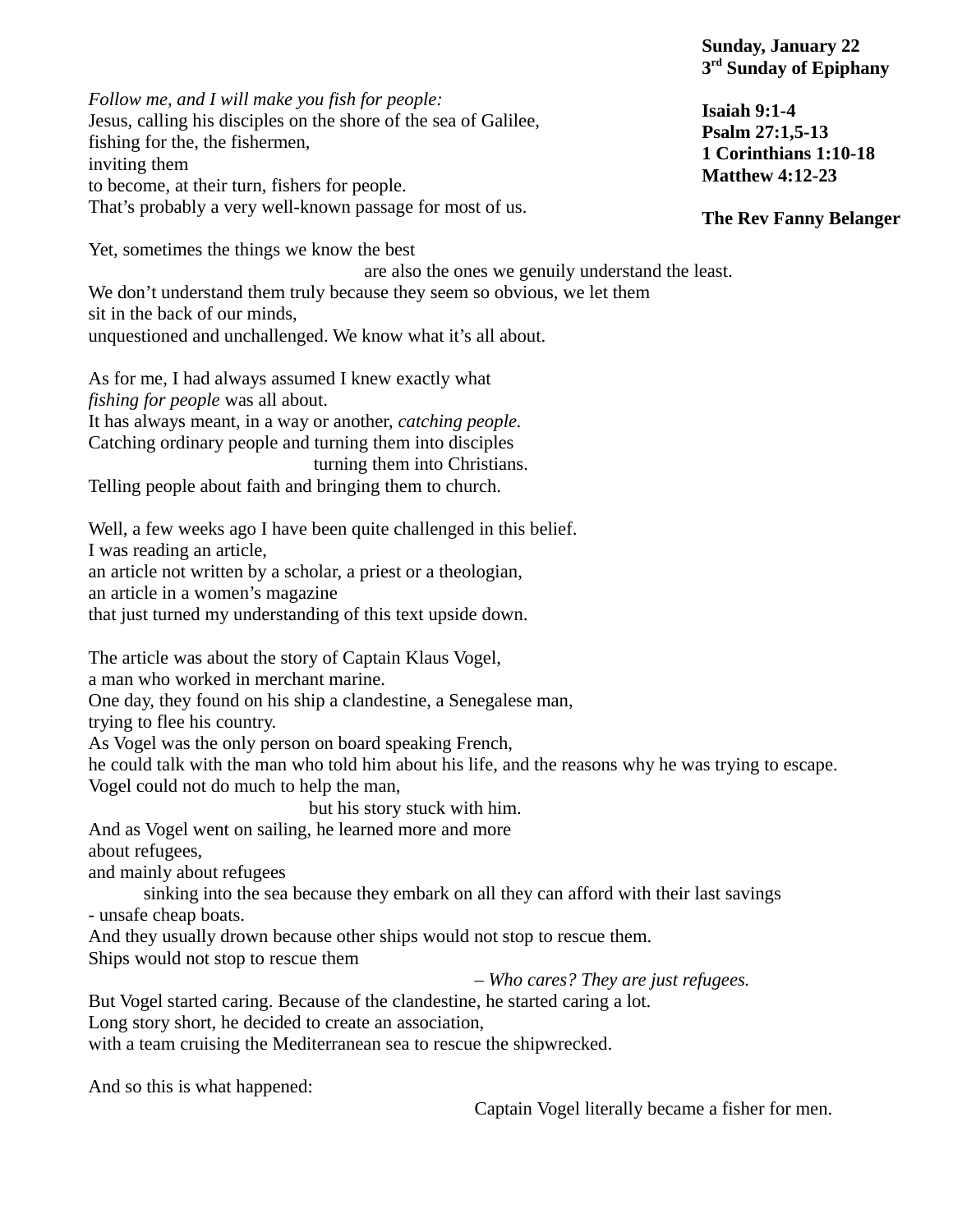You see, there is a big difference between fishing for fish

and fishing people.

When you fish a fish, you lure it,

you trap it,

and then when you take it out of the sea you kill it,

because you want to eat it, or to sell it and make a profit out of it.

It's generally not immoral (although there are many very destructive ways of fishing today) but it's certainly not something you do for the good of the fish,

right?

Well, when you fish for people, that's exactly the other way around. When you fish for people, you literally save their lives. When you take them out of the sea you save them from drowning, you enable them to breathe.

You bring them back to life.

So when Jesus asks us to become fishers for people, Jesus sends us not to catch people to trap them into religion. Jesus sends us to be with him and save people's lives.

Sometimes saving their lives literally – their physical lives, as does Klaus Vogel but Jesus also sends us to be with those who are drowning

in their fear, loneliness, anguish.

(You certainly know that the sea was considered in Jesus's time as a symbol of death and evil)

Jesus comes as a light in the darkness.

*To break the yoke of our burden, the bar across our shoulders, the rod of our oppressor.* And so this is the program: To proclaim the good news of the kingdom,

and as he does so, Jesus cures sickness and disease among the people.

This is who Jesus is, and this is what following Jesus means:

It is about caring for people.

Not only our people, but all the people

especially those who are threatened, and those who have nobody who cares about them.

But let's be mindful of this because in mirror, this is also what it means:

If we don't care for people,

maybe we are Christians maybe we are believers maybe we go to church, maybe we quote the Bible, maybe we pray on our knees, but if we don't care for people as Jesus cared for people, we are not following Jesus.

As the ships on the Mediterranean sea that just passe by the people who are drowning, if we remain still or silent in face of injustices

we still may be nice people and good citizens

but we won't be following Jesus.

Because when you're following Jesus, you save lives with him.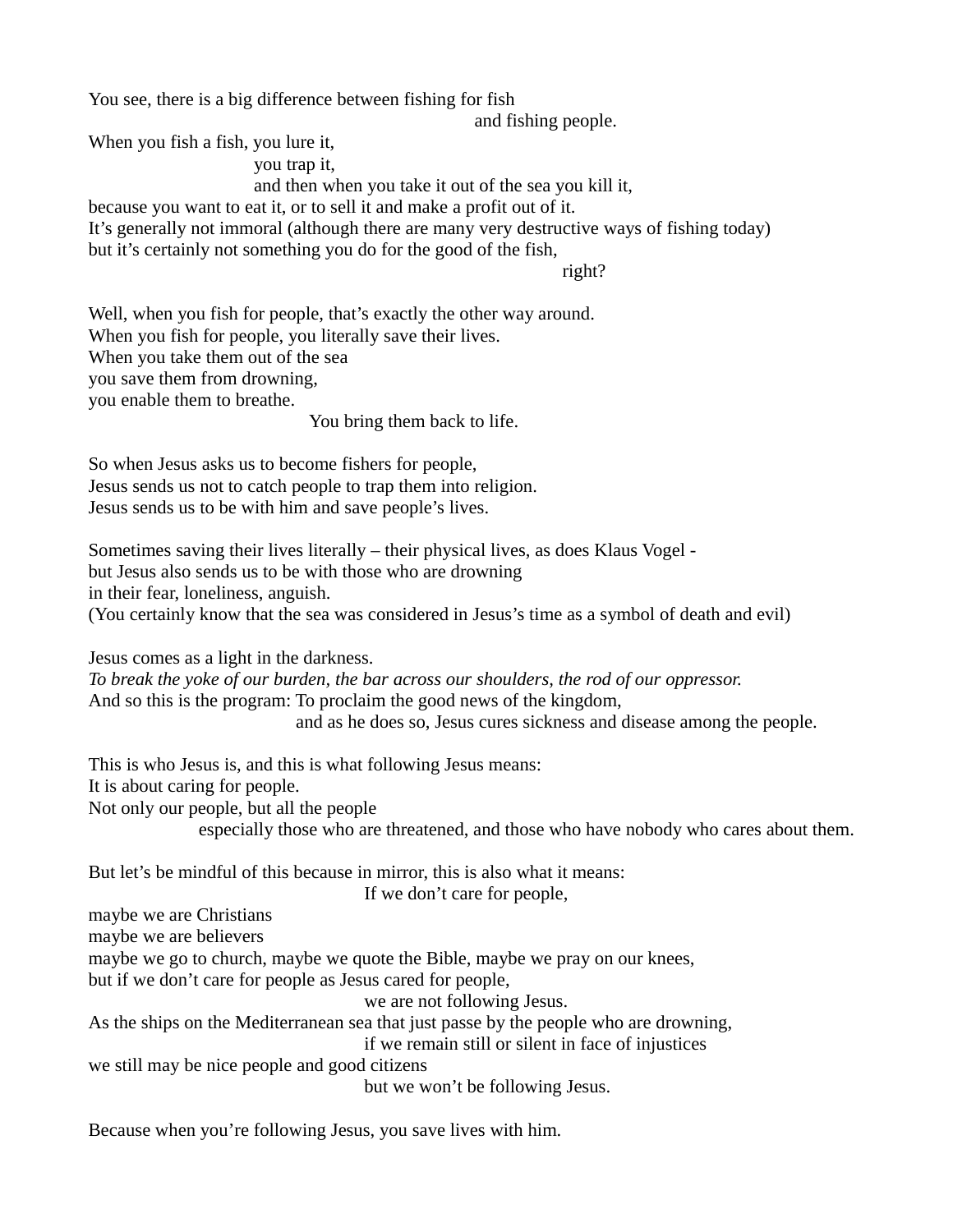We have to be careful of course, of pretending to be saviors for people, when ourselves are first in need of salvation

- Jesus is the only savior after all.

But I think what we want to do as fishers for people is to

work to make space on the boat for everybody,

we try to take a little less room for ourselves,

we work

so everyone can breathe, and be safe and be able, instead of drowning, to

go back to the life they were created to live, stand on firm ground and participate in our communities.

As we hold today our annual meeting,

it's a good time to remember what it means to be a church.

For so many people today outside the church, we're just a place of worship, a place where we speak about Jesus

a place to get married,

a place to be buried

How could our churches, and this church, be places where lives are transformed and saved?

We may think the disciples could do all these things, cure and heal, because they were saints – well, no they weren't!

Jesus turned them into saints.

But they were ordinary people.

They were ordinary people just like you and me.

They had a job, a family to feed, they probably rather avoiding trouble

and we know they weren't the braver among the braves.

And yet, they followed Jesus.

So how do we do that?

Well, the more I think about it, the more I enjoy this metaphor Jesus uses

*Fishing for people*

Because once again, Jesus speaks to us exactly the language we can understand.

To fishers of fish Jesus only asks one thing

(He does not ask them to become scholars or theologians)

he asks them to become fishers for people.

That also means:

You don't have to become somebody else to become a saint.

You don't have to acquire new gifts.

You just have to be exactly who you truly are, you just have to be doing what you have always loved doing. You just need to let God

transcends your gifts.

Instead of using our gifts for ourselves, we use our gifts

to bring life and to care.

And so what Jesus says is: *If you are a fisher, fish for people,*

*If you are a cook, feed the hungry,*

*If you are a writer or a singer, be the voice of those who have no voice,*

*If you are a lawyer or a politician, fight for justice and equity.*

*What you do well, do it for people.*